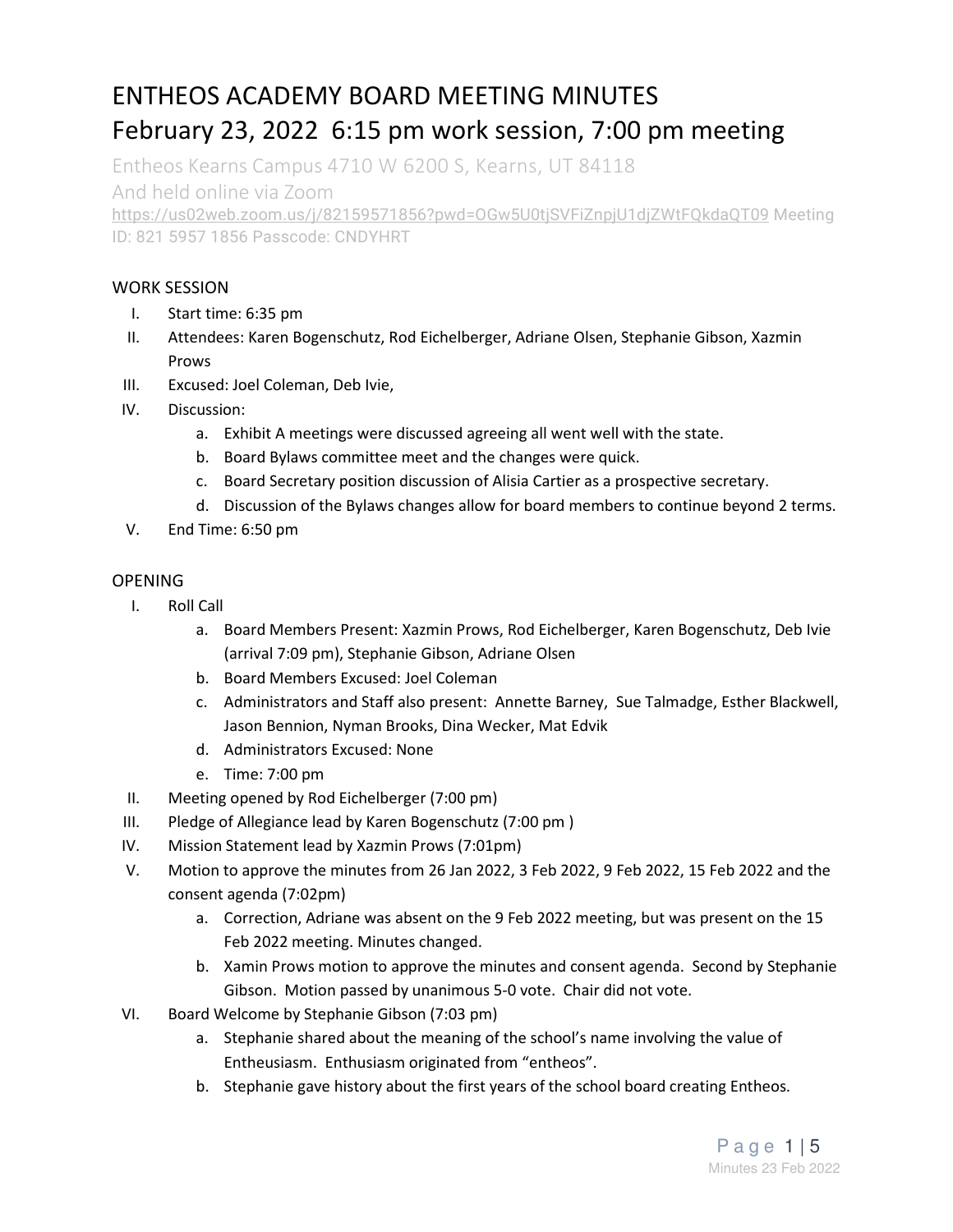- c. A prayer iwas given.
- VII. Introduction of Portfolio Manager, Brendan McGinn (7:08pm)
	- a. Esther introduced Brendan and gave him the floor.
	- b. Brendan shared the 2 roles of Portfolio Manager; a first point of contact with the charter school board and to oversee charter review.
	- c. Brendan clarified that the Exhibit A is separate from the comprehensive review, but the Exhibit A decided upon will be the metrics of the comprehensive review.

#### PUBLIC COMMENT

I. None. (7:12 pm)

### INFORMATIONAL ITEMS

- I. Q&A on Director's Reports with Esther Blackwell(7:12 pm)
	- a. Esther requested board member attendance at the Literacy night.
	- b. Xazmin Prows asked about funding if full-day kindergarten passes in the legislature. Esther verifies the current kindergarten is funded with OEK money. Should the legislature pass a full-day kindergarten funding and roll out will be phased as there are many details to work out including lottery limits, building changes and costs for schools and can half day still be offered.
	- c. Xazmin expressed concern that SB 114 would create a heavy burden on staff and the board to approve and make available every item in curriculum.
	- d. Stephanie Gibson verified literacy night will be at Magna.
- II. Magna Entheos Presentation by Jason Bennion (7:19 pm)
	- a. Staff spotlights included Emma Hawking, Melanie Goulding, and Kim Broderick.
	- b. Presentation by Alaina Hendricks and Justin Leavitt about the middle school module utilizing the Lost Children of Sudan story for students to create a picture book. This module developed narrative and explanative text, illustration skills, empathy and understanding for the individuals involved in Sudan. Examples of the completed book were shared.
	- c. Contact Jason Bennion should you want a copy of the completed book.
	- d. Rod asked about if the fact Lost boys live in Utah was worked in. It wasn't learned until after the unit, but will be integrated next year.
- III. Kearns Entheos Presentation by Nyman Brooks (7:35 pm)
	- a. Staff spotlights included Allison Weber, Eva Clements, and Cjasty Lane
	- b. Presentation by Alicia Seely displaying the 10 courses of Discovery and the benefits to students in their experiences.
	- c. Adriane worked out board recognition at circles ups.
- IV. Budget and Finance Report by Deb Ivie (7:50 pm)
	- a. The auditing committee needs to meet to review the current auditor and consider keeping or changing. A recommendation should be ready for the March board meeting.
	- b. The school has many funds and more can be deposited in PTIF recommendations are between \$300,000 and 500,000. This will be up for motion later.
	- c. Budget was reviewed. Items are on track for this point in the year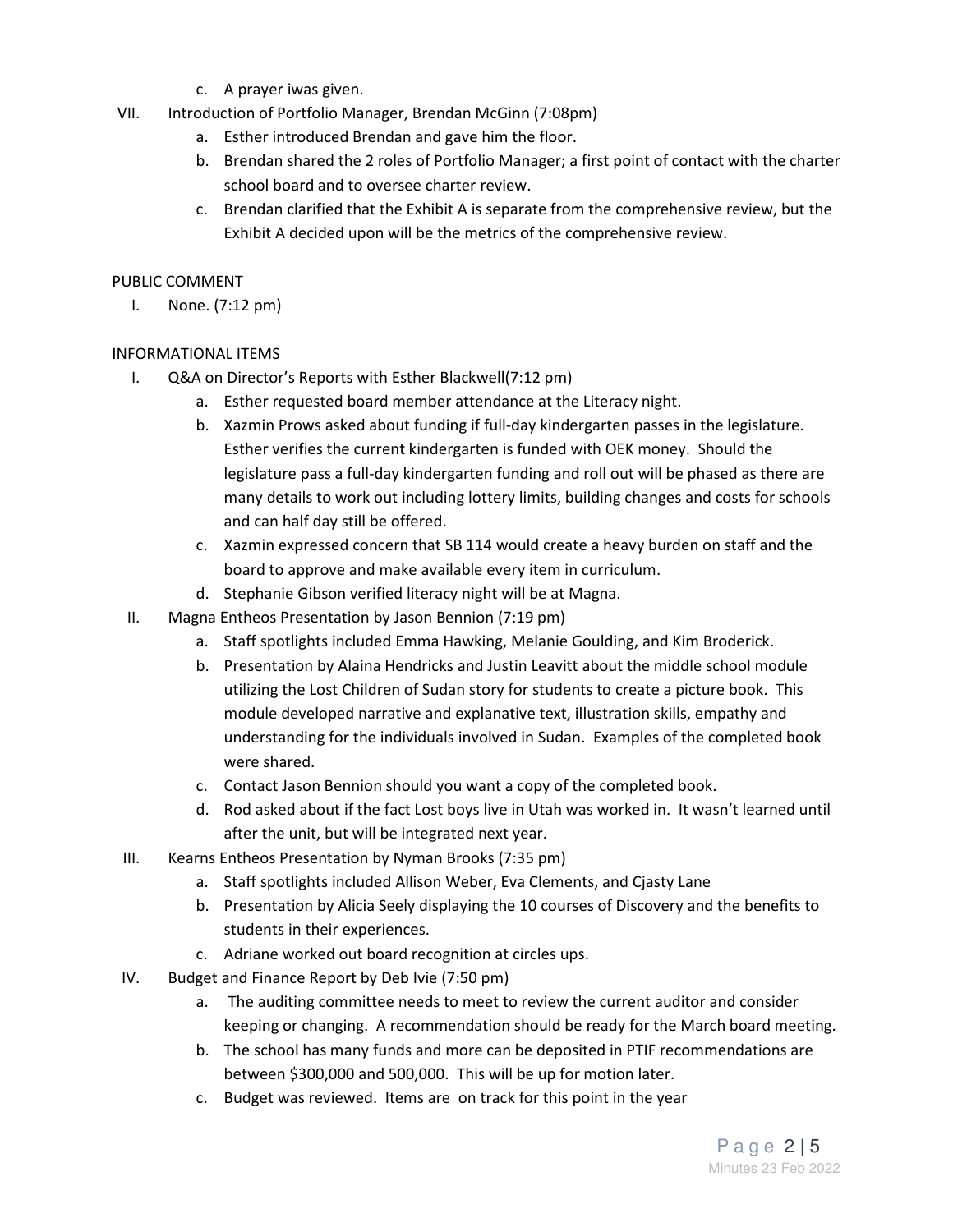- d. Spend down of School National Lunch Program and SPED are still happening, but present problems as these items are refunded each month.
- e. With the potential change in all-day kindergarten building space may be an issue and that will involve significant costs to consider.
- f. Open for questions.
	- i. Rod asked why 400 Property Services is at 75%, which is high. Brian Cates stated that is due to the front loaded expense of carpet replacement at the beginning of the fiscal year.
	- ii. Rod asked about federal funding. Brian Cates stated funds are lagging per the usual schedule, but have been requested and will be fully requested by month's end.

## DISCUSSION ITEMS

- I. Policies for discussion by Xazmin Prow (7:57 pm)
	- a. These policies were requested for review by our Administration. And all three policies interact with each other and were updated and reviewed together, 4102 Employee Code of Conduct, 4206 Employee Harassment, 3104 Conflicts of Interest
		- i. Esther asked we allow the teachers to send reminder text via the school approved channels including Bloomz. Additional language was added for that.
		- ii. Esther asked that the definitions in 4206 be referred to the code rather than including explicit language. That will be adjusted.

## ACTION ITEMS

- I. Motion to approve the Sewer Line Easement agreement with Taylorsville-Bennion for the Montebello at Liberty Village development. (8:04 pm)
	- **a. Rod motioned to approve the sewer line easement agreement with Taylorsville-Bennion and the ability to sign for it. Karen Bogenchutz seconds. Motion passes by a unanimous 6-0 vote**
- II. Motion to approve an increase in the PTIF principal deposit to \$350,000. (8:08 pm)
	- a. Rod would be comfortable with \$500,000. Stephanie agrees
	- **b. Stephanie Gibson motioned that we increase the principal deposit by \$500,000. Xazmin Prows seconds. Motion passes by unanimous vote 6-0.**
- III. Motion to approve the Entheos Magna School Land Trust Committee plan for school year 2022- 20223. (8:12 pm)
	- **a. Xazmin Prows motioned that we approve the Magna School Land Trust Committee plan for school year 2022-2023. Adriane Olsen seconds. Passes by 5-0 vote. Chair did not vote.**
- IV. Motion to approve the Entheos Kearns School Land Trust Committee plan for school year 2022- 20223 (8:15 pm)
	- **a. Stephanie Gibson motioned to approve the Entheos Kearns School Land Trust Committee plan for school year 2022-2023. Adriane Olsen seconds. Motion passes by a 5-0 vote, chair did not vote.**
- V. Motion to approve the amended Entheos Academy Bylaws (8:19 pm)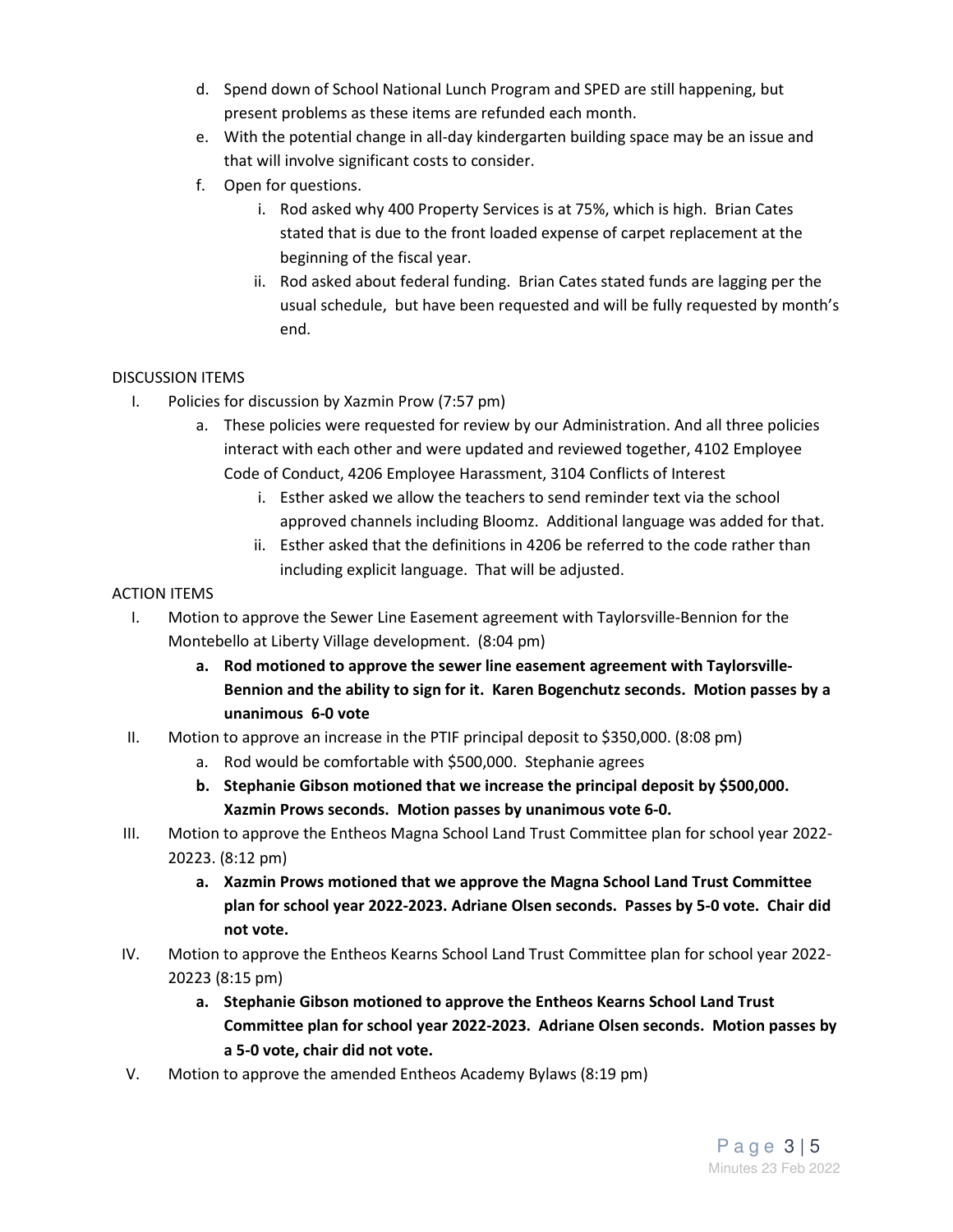- a. Rod Eichelberger shared that changes indluded updated to language of Directors to Trustees, removing founding members lists, dropping meeting attendance requirements to 6 per year, officer terms are yearly rather an every 2 years to match with the board member term of 3 years, board member terms can be renewed beyond 2, updated language for electronic attendance.
- **b. Rod Eichelberger motions that we approve the amended Entheos Academy Bylaws. Karen Bogenschutz seconds. Motion passes by 6-0 vote.**
- VI. Motion to approve the Exhibit A Committee's recommendation (8:24 pm)
	- a. Deb Ivie shared that the Exhibit A process was well done and a lot of effort was put in.
	- b. Rod Eichelberger expressed thanks to the committee and Marie Steffenson for the first draft version of it. And a thanks to Esther for taking that and making it more ours.
	- c. Deb added that once this is in place we still need to do a vision statement and then the charter board must approve it. Once those steps are complete Brandon can complete his charter review.
	- d. **Adrianne Olsen motions to approve Exhibit A. Stephanie Gibson seconds. Motion passes by a 6-0 vote**.

**Rod Eichelberger motions to move into closed session to discuss the character, competence or health of an individual. Stephanie Gibson seconds. Motion passes by 6-0. (8:30 pm).** Esther Blackwell is invited to attend the closed session.

5 minute break

CLOSED SESSION: (8:35 pm)

**Xazmin Prows motions to leave closed session. Stephanie Gibson seconds. Motion passes by 6-0. (9:05 pm).** 

#### ADJOURN

I. Stephanie Gibson motions to adjourn. Rod Eichelberger seconds. Motion passes by a 6-0 vote.